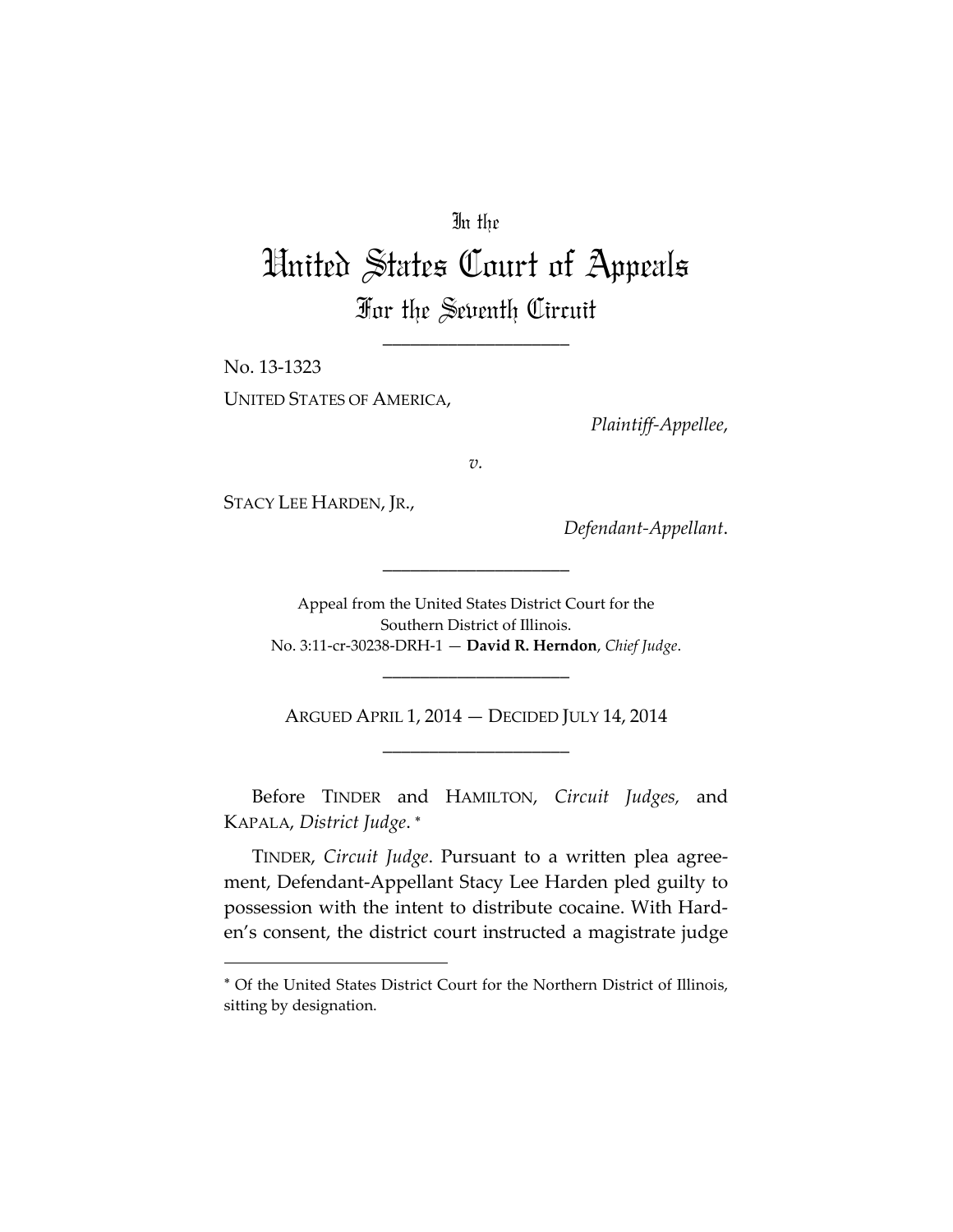to conduct a Federal Rule of Criminal Procedure 11 plea colloquy under a local rule allowing for magistrate judges to accept felony guilty pleas. The magistrate judge accepted Harden's guilty plea, and the district court then conducted a sentencing hearing and imposed sentence. Harden now appeals the magistrate judge's acceptance of his guilty plea, arguing that the magistrate judge's acceptance of a felony guilty plea, instead of preparing a report and recommendation to the district court, was a violation of the Federal Magistrates Act, 28 U.S.C. § 636; Rule 59 of the Federal Rules of Criminal Procedure; and the United States Constitution.

**I**

Harden was indicted and charged with possession with the intent to distribute at least 5 kilograms of cocaine. At his arraignment, he pled not guilty, but he later changed his plea in accordance with a written plea agreement that, *inter alia*, specified that Harden was waiving his rights of appeal and collateral attack, except as to the reasonableness of his sentence should the district judge exceed the guidelines range. Harden, his counsel, and the prosecutor also signed a Notice Regarding Entry of Plea of Guilty, consenting to the magistrate judge conducting the Rule 11 proceedings and accepting the guilty plea.

The plea colloquy was conducted by a magistrate judge, pursuant to Local Rule 72.1(b) of the United States District Court for the Southern District of Illinois, which provides that "[w]ith the consent of the parties, a magistrate judge is authorized to: (1) conduct voir dire and select petit juries for the District Court; (2) accept guilty pleas in felony cases, order presentence investigation reports, and file reports and recommendations with the District Court." Prior to the col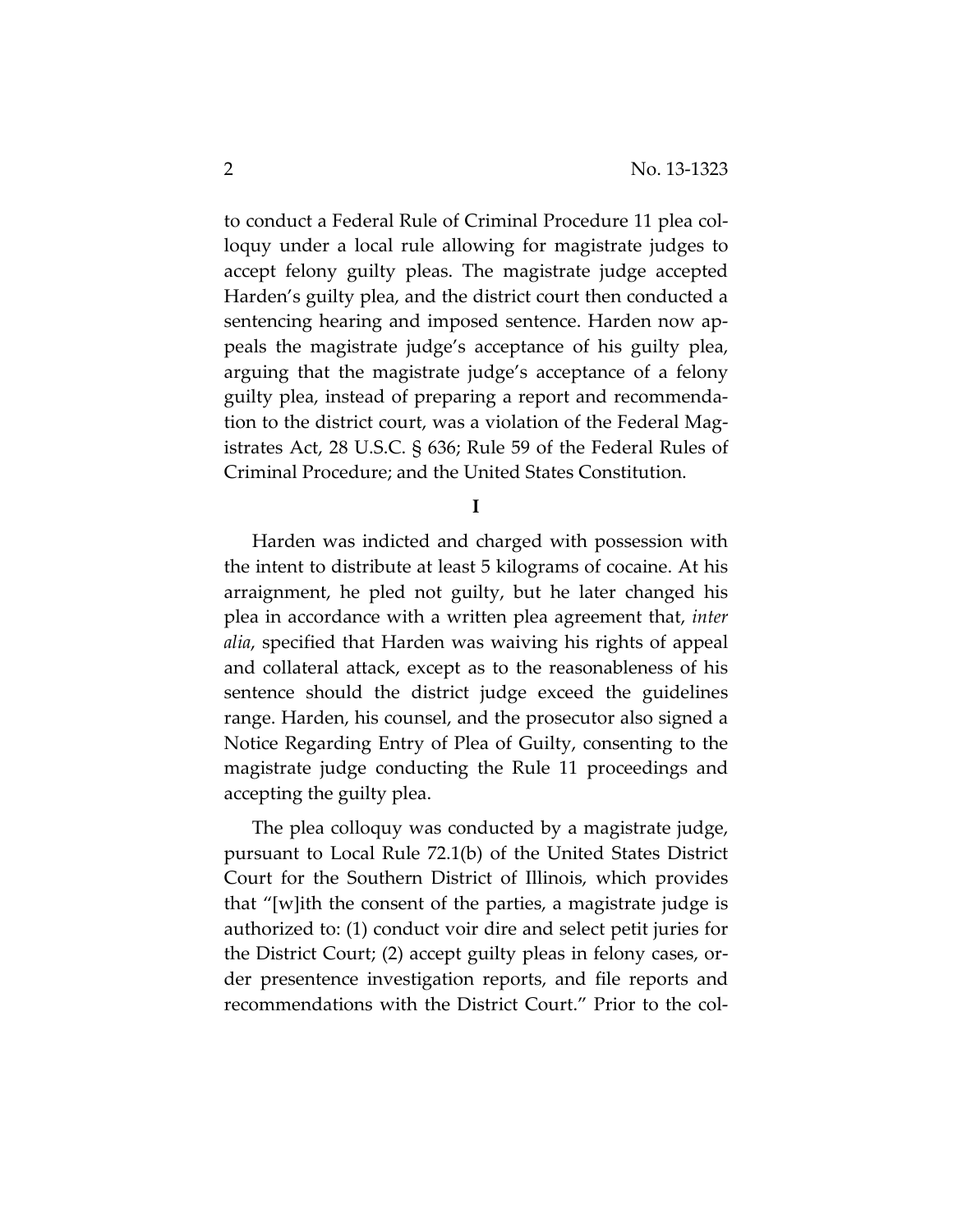loquy, the magistrate judge asked if the parties consented to him taking the guilty plea, and both parties answered affirmatively. Specifically, the magistrate judge asked Harden, "You understand that by signing this waiver and consent, if I accept your plea today you don't have any right to later come back and complain that your plea wasn't taken by [the district court judge]?" Harden answered, "Yes, sir." No party contends that the content of the rest of the colloquy was defective.

After Harden admitted his guilt, the magistrate judge stated that "I will accept your plea. However, pursuant to Section 6B1.1(c) of the guidelines, [the district court judge] will defer any decision to accept or reject the Plea Agreement between you and the government until after he has had an opportunity to consider the presentence report." After the completion of the presentence report, the district court conducted a sentencing hearing and made several findings adverse to Harden, then imposed a sentence within the guidelines range. The Defendant-Appellant filed a timely appeal, attacking the validity of the magistrate judge's acceptance of the guilty plea.

### **II**

The Federal Magistrates Act, 28 U.S.C. § 636 ("FMA" or "Magistrates Act"), defines the scope of the duties that United States magistrate judges are permitted to undertake. The FMA lists three types of duties for magistrate judges. They may undertake certain enumerated tasks without the parties' consent, such as enter a sentence for a petty offense, or hear and determine certain pretrial matters pending before the court. 28 U.S.C.  $\S$  636(a)(4), (b)(1)(A). They are permitted to perform other enumerated duties, such as presiding over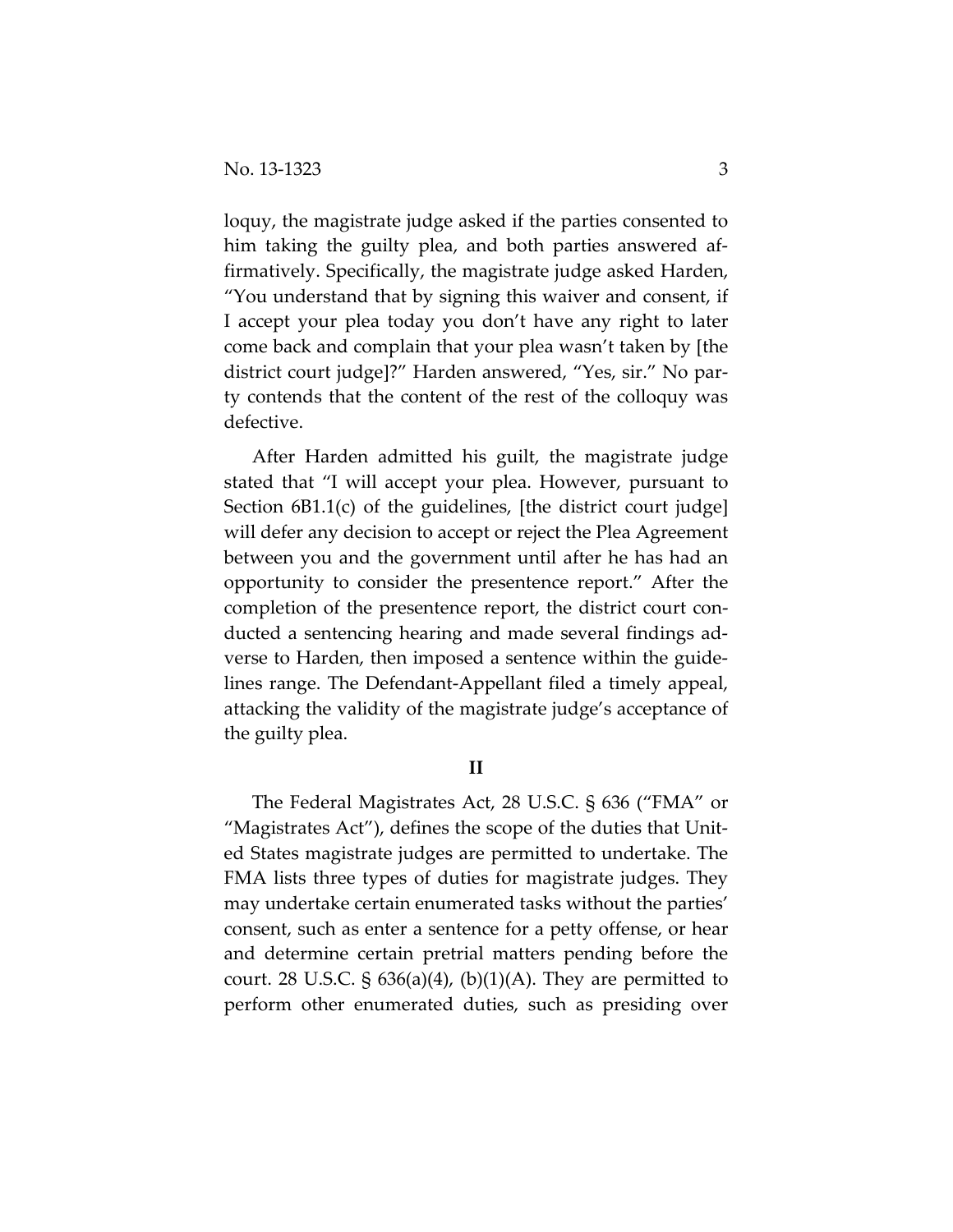misdemeanor trials, only with the litigants' consent. 28 U.S.C. § 636(a)(3); 18 U.S.C. § 3401(b). And they are permitted to undertake "such additional duties as are not inconsistent with the Constitution and laws of the United States." 28 U.S.C. § 636(b)(3).

The Supreme Court has explained that whether a duty not listed in the statute qualifies as a permissible additional duty depends on whether the duty is "comparable" to those that are actually listed in the Act. *Peretz v. United States*, 501 U.S. 923, 931–933 (1991). If an unlisted duty is comparable to those duties listed in the Act, that duty may be performed by the magistrate judge with the parties' consent. *Id.* at 933. The basis for comparison is "responsibility and importance": in *Peretz*, the Court concluded that a magistrate judge may oversee jury selection in a felony case with the parties' consent, because "with the parties' consent, a district judge may delegate to a magistrate supervision of entire civil and misdemeanor trials," and "[t]hese duties are comparable in responsibility and importance to presiding over *voir dire* at trial." *Id.*

The acceptance of a guilty plea in a felony case is not a described power or duty, so we must interpret the "additional duties" clause of the statute to determine whether the Act permits magistrate judges to discharge that function, even with the consent of the defendant and the government. Based on the statute and the Supreme Court decisions limning the limits of federal magistrates' authority, we determine that magistrates are not permitted to accept guilty pleas in felony cases and adjudge a defendant guilty. The task of accepting a guilty plea is a task too important to be considered a mere "additional duty" permitted under § 636(b)(3): it is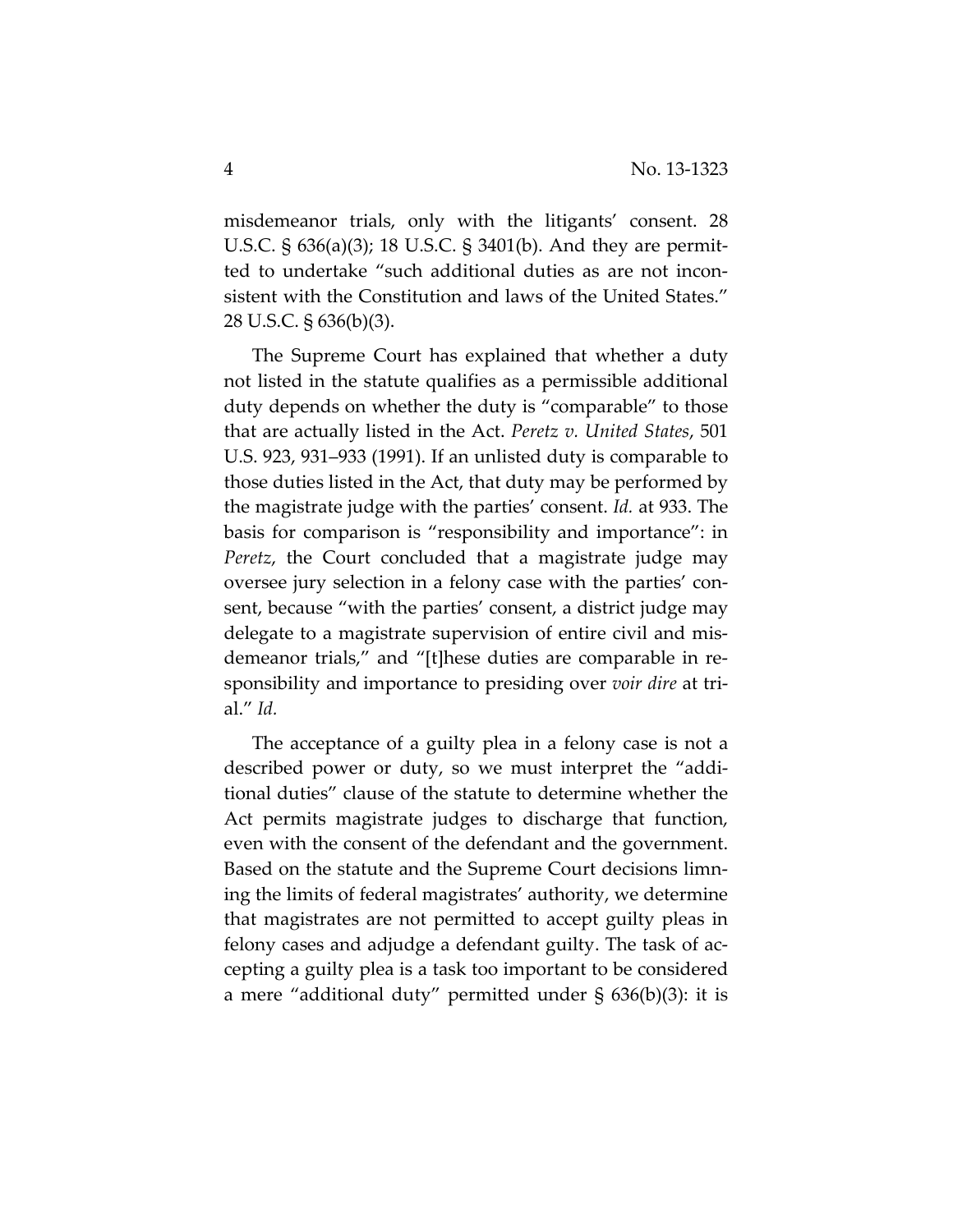more important than the supervision of a civil or misdemeanor trial, or presiding over *voir dire.* Because of this importance, the additional duties clause cannot be stretched to reach acceptance of felony guilty pleas, even with a defendant's consent.

"[A] guilty plea is a waiver of important constitutional rights designed to protect the fairness of a trial." *Johnson v. Ohio,* 419 U.S. 924, 925 (1974). It is "more than an admission of past conduct: it is the defendant's consent that judgment of conviction may be entered without a trial—a waiver of his right to trial before a jury or judge." *Brady v. United States*, 397 U.S. 742, 748 (1970). In addition to waiving these core rights and protections afforded by our system of criminal justice, defendants often waive their appellate and habeas corpus rights as well. In such cases, accepting a guilty plea is even more final than a guilty verdict. Consequently, when a judge accepts a guilty plea, the judge is required to conduct a long, searching colloquy, as required by Federal Rule of Criminal Procedure 11(b), to ensure that the defendant's waivers of his important rights are "voluntary … knowing, intelligent acts done with sufficient awareness of the relevant circumstances and likely consequences." *Brady,* 397 U.S. at 748. Among the determinations to be made are

- whether the defendant is competent;
- whether the defendant is making a voluntary choice to plead guilty;
- whether the defendant understands the charges and penalties he faces;
- whether the defendant understands the many constitutional rights he relinquishes;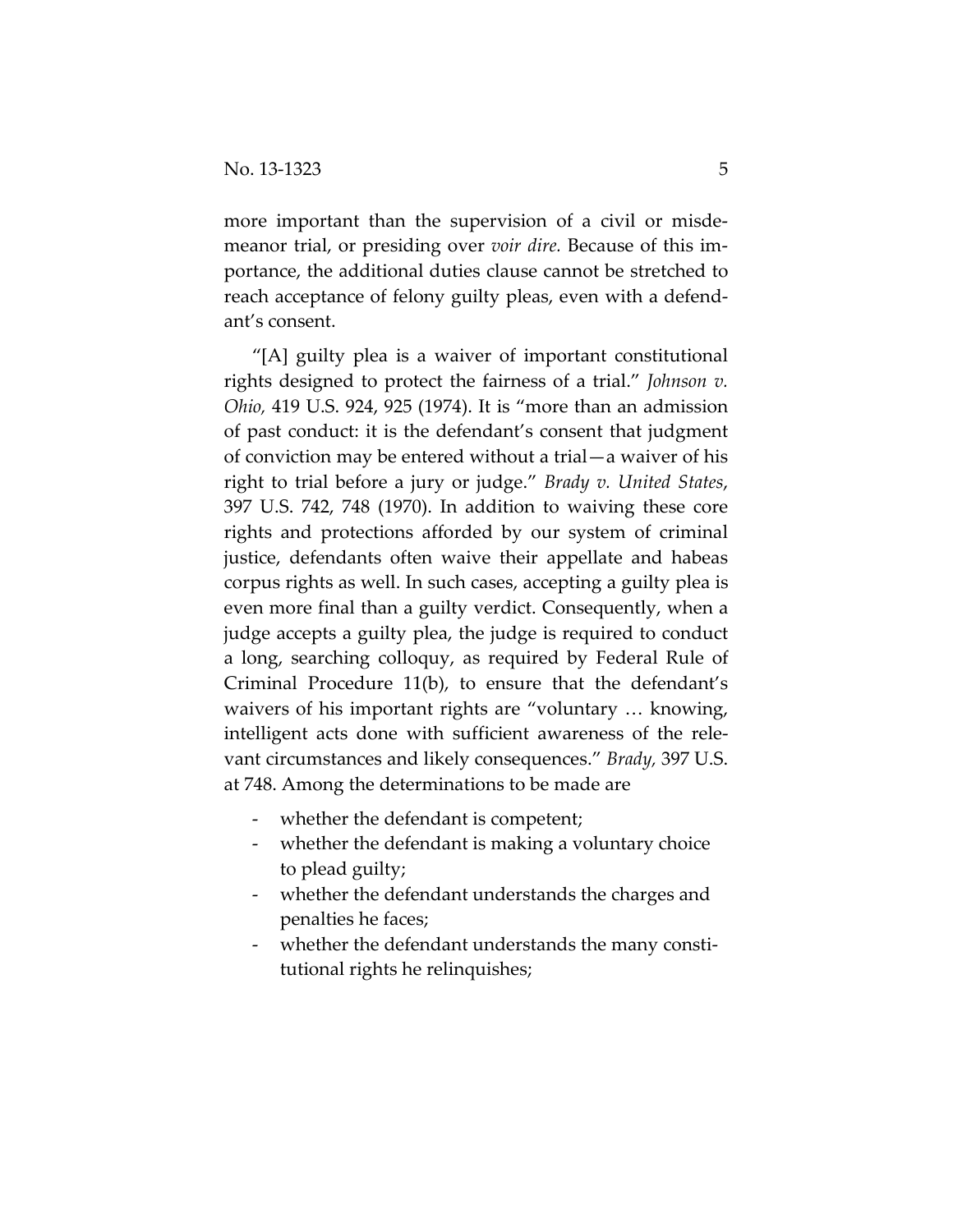- whether the defendant understands the terms of any plea agreement;
- and whether there is a legal and factual basis for the guilty plea, and thus good reason to believe the defendant actually committed a charged crime.

The answers to these questions are critical to ensuring that a guilty plea is valid. If the judge cannot answer all of these questions in the affirmative, the guilty plea cannot be accepted. Any district judge who has been on the bench more than a few years will have experienced plea colloquies in which the answers were not all yes. The questions are not hard to ask, but their answers are weighted with importance.

Once a defendant's guilty plea is accepted, the prosecution is at the same stage as if a jury had just returned a verdict of guilty after a trial. Unlike the preliminary nature of *voir dire*—which is an important, but preliminary, juncture that will be followed by numerous other substantive opportunities to contest the government's evidence, case, and conduct before any determination of guilt—the acceptance of a guilty plea is dispositive. It results in a final and consequential shift in the defendant's status. For this reason, the acceptance of the guilty plea is quite similar in importance to the conducting of a felony trial. And it is clear that a magistrate judge is not permitted to conduct a felony trial, even with the consent of the parties. The Supreme Court so reasoned using a canon of statutory interpretation that gives significance to the careful contours of the authority granted to magistrates in the Magistrates Act: *Expressio unius est exclusio alterius*. *Gomez v. United States*, 490 U.S. 858, 872 (1989) ("[T]he carefully defined grant of authority to conduct trials of civil matters and of minor criminal cases should be con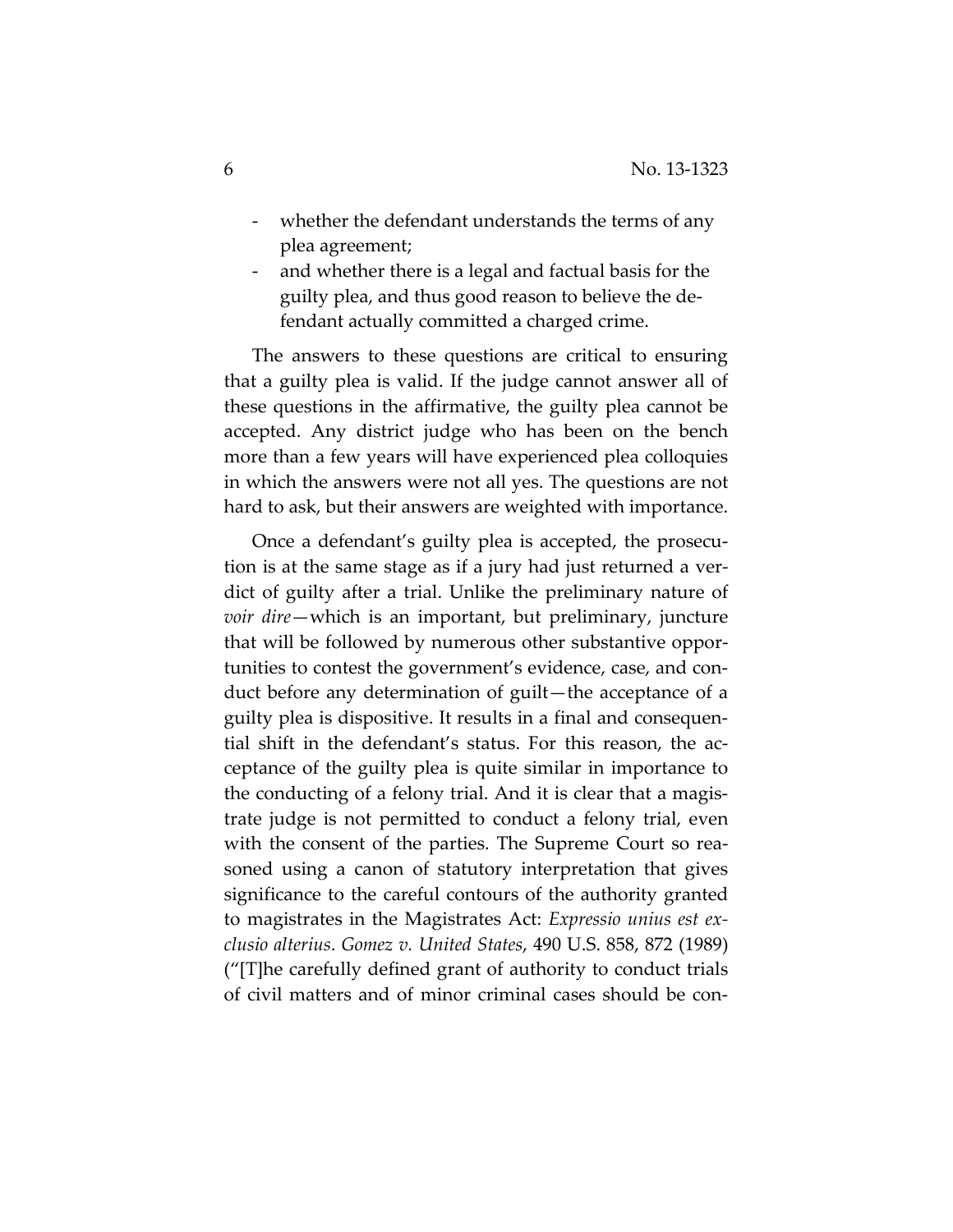strued as an implicit withholding of the authority to preside at a felony trial.").

That same limiting principle leads us to our conclusion that the acceptance of a guilty plea in a felony case, a task no less important, is also not authorized by the statute. In accepting Harden's guilty plea, even with his consent, the magistrate judge violated the Federal Magistrates Act.

#### **III**

The government correctly notes that Harden did not object to the magistrate's acceptance of his guilty plea before the district court. In fact, Harden affirmatively consented to the magistrate judge's acceptance of the plea, in his written plea agreement, and in person at the plea colloquy. The government argues that based on these facts, Harden waived his objection to the magistrate's acceptance of the plea. *See United States v. Knox*, 540 F.3d 708, 713 (7th Cir. 2008) ("Conventionally, a waiver is a knowing and intentional relinquishment of a right, while forfeiture is the result of unintentional relinquishment. Waiver precludes review, whereas forfeiture permits review for plain error.") (citations omitted). Even if we consider Harden's actions to constitute forfeiture rather than waiver, the government argues that Harden is not entitled to relief because he cannot point to any prejudice that resulted from the magistrate's acceptance of the guilty plea.

However, neither Harden's consent nor the lack of harm to him is dispositive in this case. "As a general matter, of course, a litigant must raise all issues and objections at trial," but this requirement is not "absolute." *Peretz,* 501 U.S. at 953 (Scalia, J., dissenting). A pertinent example is *Peretz* itself, where the Court undertook a substantive review of the stat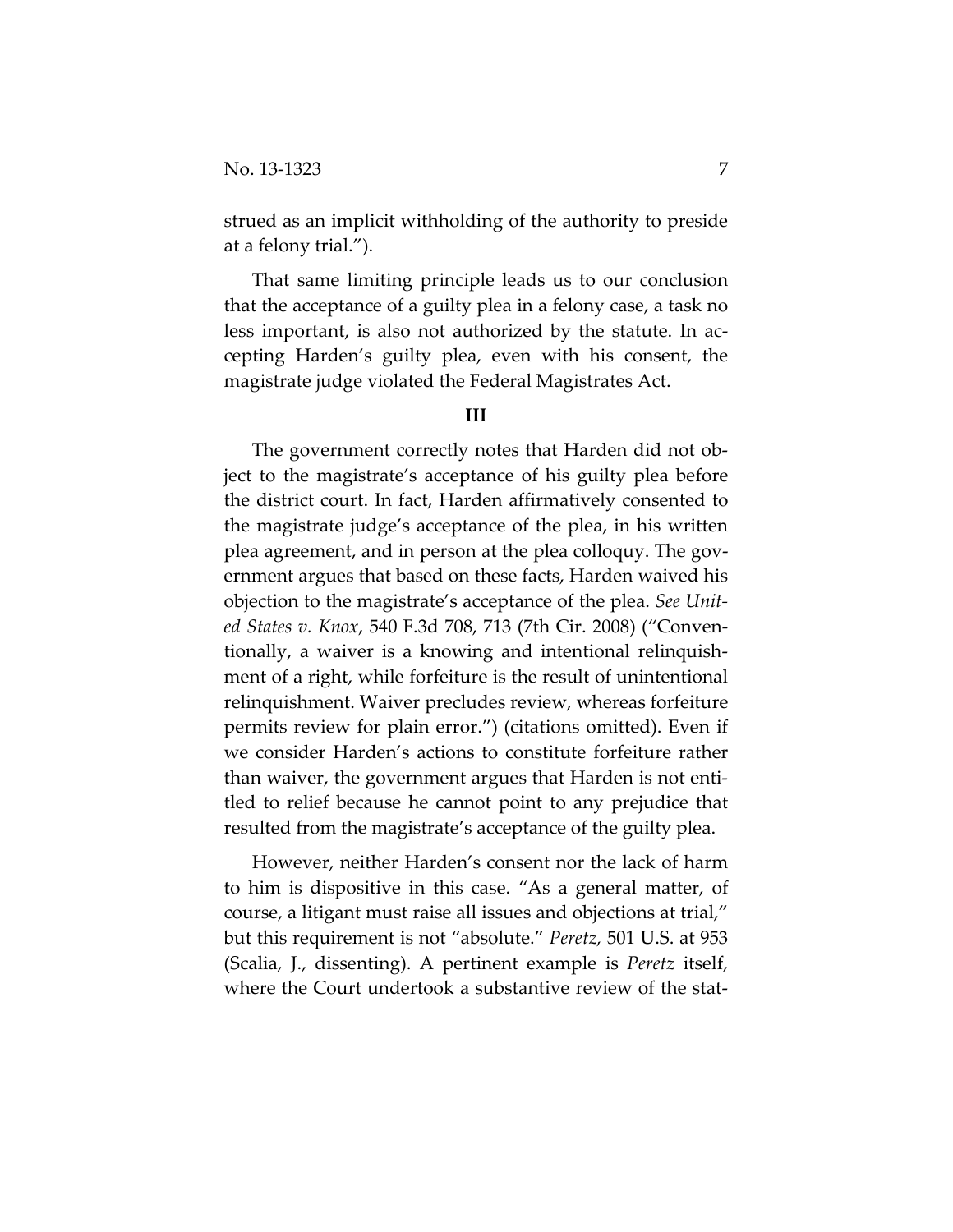ute despite the fact that the defendant had consented to have a magistrate judge conduct the jury selection for his felony trial. 501 U.S. at 932–36. The majority ultimately concluded that § 636(b) permits this practice, but the Court did not sidestep review.

Moreover, the Supreme Court teaches that when a federal judge or tribunal performs an act of consequence that Congress has not authorized, reversal on appeal may be appropriate even if the defendant has waived the issue or otherwise consented, even if the judge has done a superb job on the merits and even if the defendant cannot show prejudice or harm. *See Rivera v. Illinois*, 556 U.S. 148, 161 (2009) (identifying as a category of cases that merit "automatic reversal" cases "in which federal judges or tribunals lacked statutory authority to adjudicate the controversy"). For example, in *Nguyen v. United States*, 539 U.S. 69 (2003), an Article IV territorial judge sat by designation on a Ninth Circuit panel that affirmed a number of criminal convictions on appeal. The defendant in that case did not object to the presence of the Article IV judge during the proceedings before the Ninth Circuit, but thereafter sought the Supreme Court's review regarding whether the judgment was invalid because of the composition of the panel. 539 U.S. at 73. The Supreme Court vacated the appellate judgments and remanded to the Ninth Circuit. The fact that "the defect was not raised in a timely manner" did not stop the court from reviewing the potential statutory violation, because the statutory provision in question "embodies a strong policy concerning the proper administration of judicial business." *Id.* at 78 (citing *Glidden Co. v. Zdanok*, 370 U.S. 530, 536 (1962)). The Court even contemplated situations in which explicit consent was given, like in Harden's case, and stated that that reversal would have been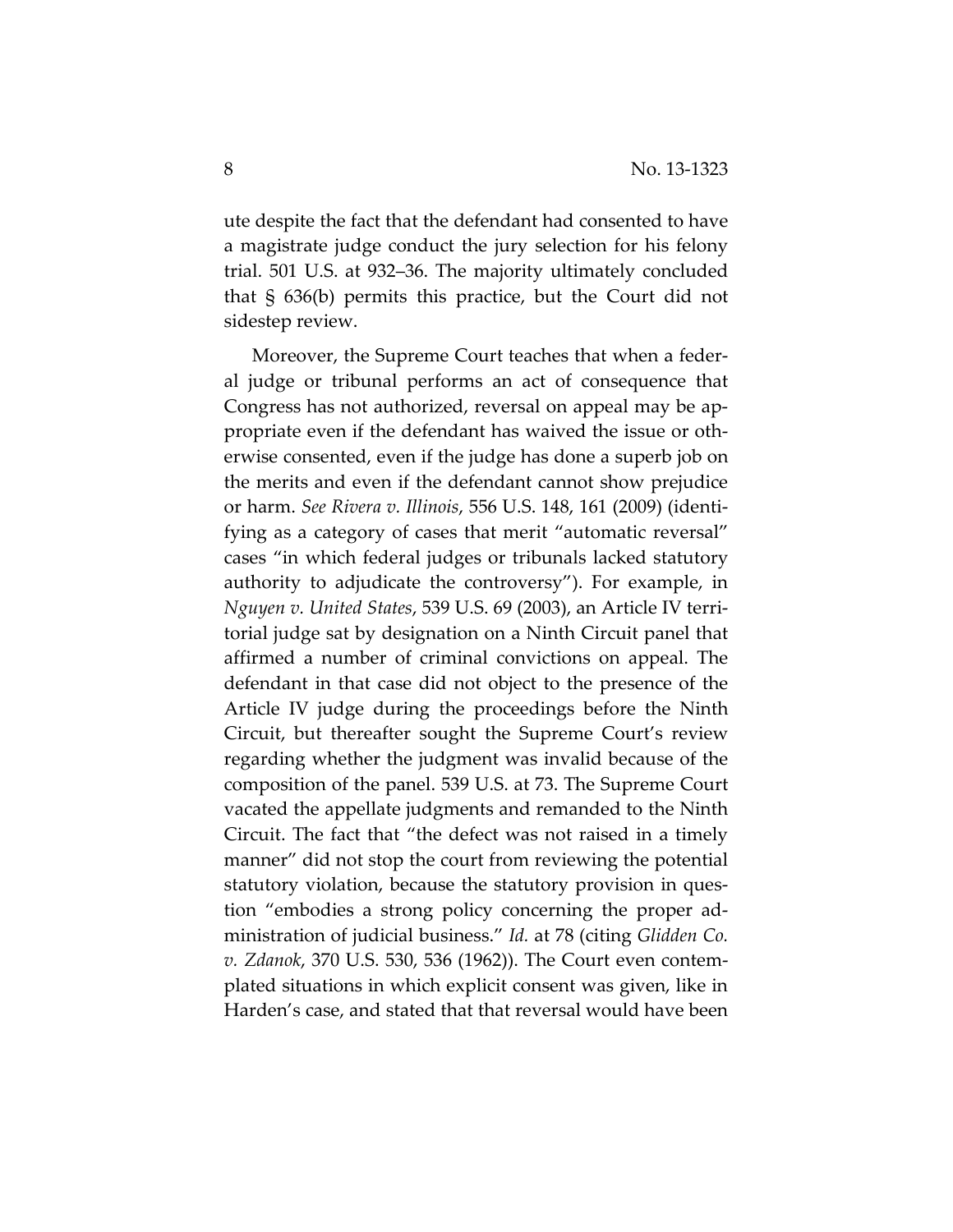proper "[e]ven if the parties had *expressly* stipulated to the participation of a non-Article III judge in the consideration of their appeals, no matter how distinguished and well qualified the judge might be." *Id.* at 80–81. Similarly, in *Wingo v. Wedding*, 418 U.S. 461 (1974), a case concerning the authority of magistrate judges, the Court affirmed the Sixth Circuit's decision to reverse the district court's judgment because a magistrate judge had conducted an evidentiary hearing in a habeas case, and the version of the Magistrates Act then in effect did not allow that. (The current version does.) The Court reached its conclusion in *Wingo* without considering whether the defendant was harmed.

This narrow exception to waiver and forfeiture is necessary for the review of judicial authority to act with consent. As Justice Scalia observed in his dissent in *Peretz*, "[b]y definition, these claims can be advanced *only* by a litigant who will, if ordinary rules are applied, be deemed to have forfeited them: A defendant who objects will not be assigned to the magistrate at all. Thus, if we invariably dismissed claims of this nature on the ground of forfeiture, district courts would never know whether the Act authorizes them, with the defendant's consent, to refer [an additional duty] to a magistrate." *Peretz*, 501 U.S. at 954–55 (Scalia, J., dissenting). This part of the dissent is in accord with the majority in *Peretz*.

Because we find that the magistrate judge's acceptance of Harden's guilty plea violated the Federal Magistrates Act, we reverse. Although Harden has not shown that he suffered prejudice from the role the magistrate judge played in this case, and although nothing has been suggested to criticize the magistrate judge's performance, the statute simply does not authorize a magistrate judge to accept a felony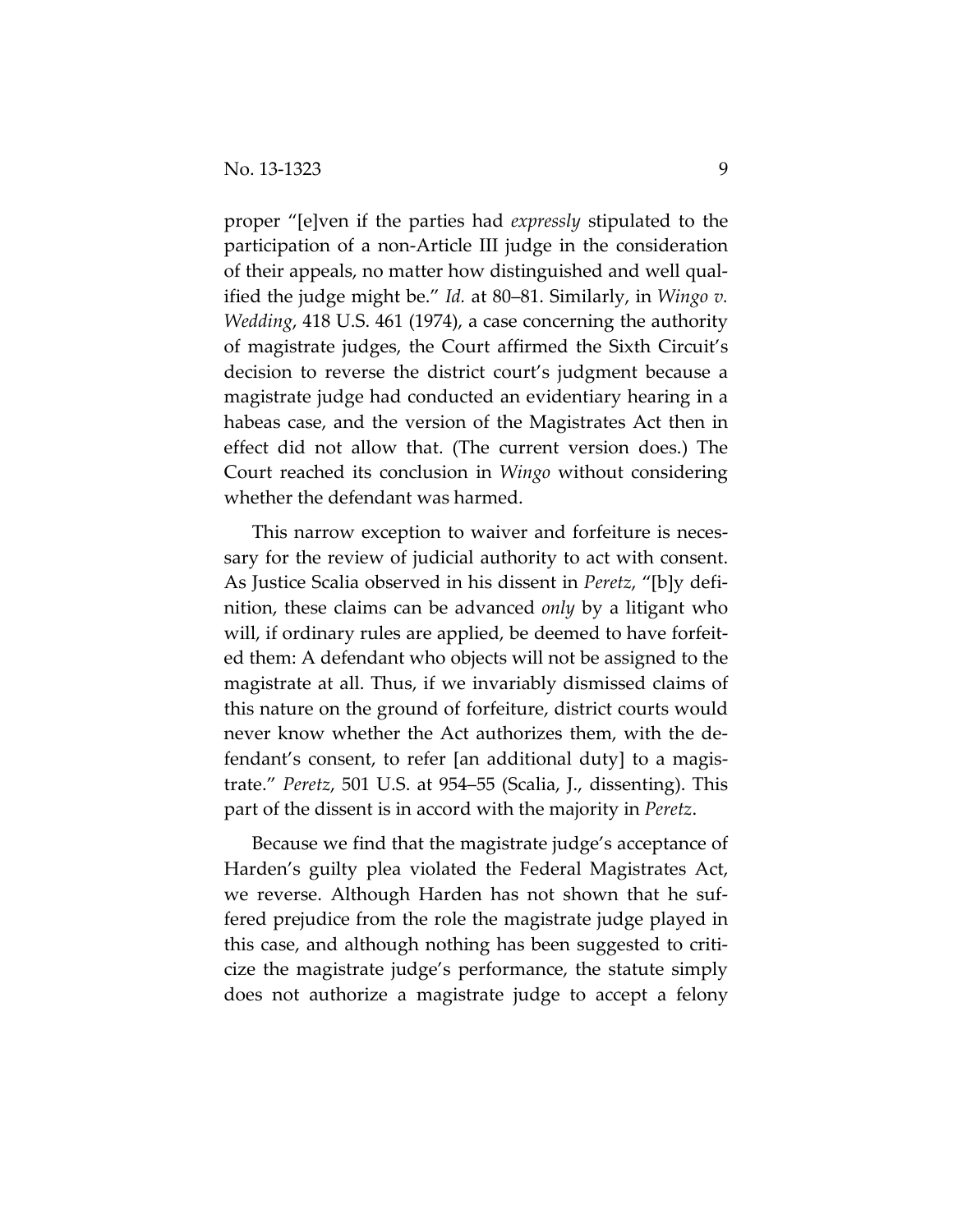guilty plea. We need not reach Harden's constitutional claim, alleging that a magistrate judge's acceptance of a felony guilty plea violates the structural guarantees of Article III, because the statutory violation is clear. *See Nguyen*, 539 U.S. at 76 n.9 (2003).

#### **IV**

We note that our reasoning places us in conflict with sev-eral of our sister circuits.<sup>[1](#page-9-0)</sup> There is widespread agreement that a magistrate judge may conduct a Rule 11(b) colloquy for the purpose of making a report and recommendation. *See, e.g.*, *United States v. Reyna-Tapia*, 328 F.3d 1114, 1119–22 (9th Cir. 2003) (en banc); *United States v. Torres*, 258 F.3d 791, 796 (8th Cir. 2001); *United States v. Dees*, 125 F.3d 261, 263, 265 (5th Cir. 1997); *United States v. Williams*, 23 F.3d 629, 631– 34 (2d Cir. 1994). We agree that this is a permissible practice (and are told that that the district court for the Southern District of Illinois now delegates the conduct of a plea colloquy to a magistrate judge only when a report and recommendation on the plea is sent back to the district judge). Several circuits go further and authorize magistrate judges to accept felony guilty pleas with the parties' consent. *See United States v. Benton*, 523 F.3d 424, 431–32 (4th Cir. 2008); *United States v. Woodard*, 387 F.3d 1329, 1332–33 (11th Cir. 2004); *United States v. Ciapponi*, 77 F.3d 1247, 1250–52 (10th Cir. 1996). Those courts place great import on the statement in *Peretz* that "Congress intended to give federal judges significant

<span id="page-9-0"></span> $1$  Because this opinion creates a split among circuits, we circulated it in advance of publication to all judges of this court in regular active service, pursuant to Circuit Rule 40(e). None voted to hear the case *en banc*.